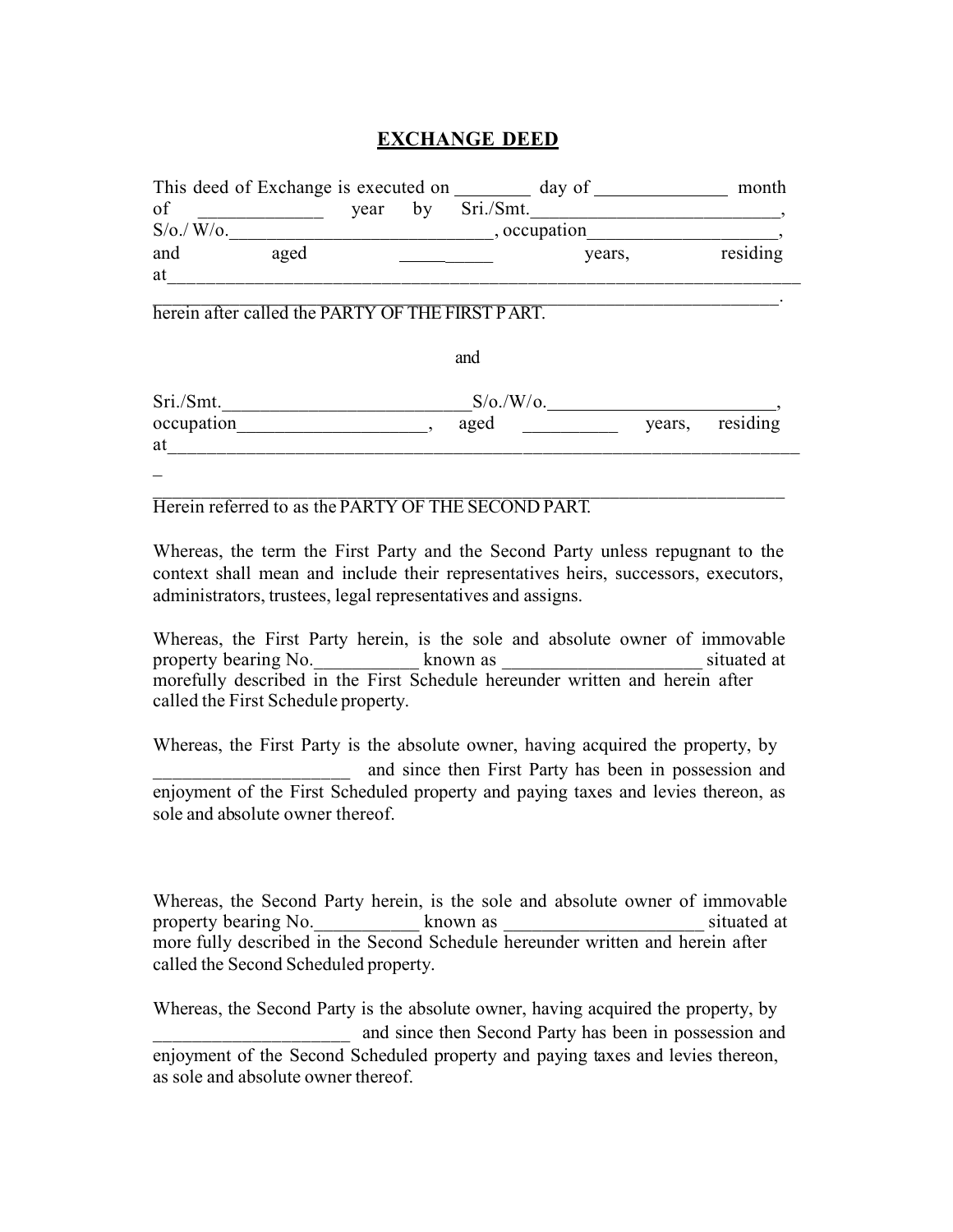Whereas it has been agreed between the parties hereto to exchange their respective properties viz. First scheduled property written here under unto and to the use of the Second Party in consideration of the Second Scheduled property here under written unto the use of First Party.

Where as the market value of the First Scheduled property is assessed at Rs.

Where as the market value of the Second Scheduled property is assessed at Rs.

Where as the parties here to have now agreed to execute this deed of exchange.

NOW THIS DEED WITNESSETH that in pursuance of the aforesaid agreement and in consideration of the party of the Second Part conveying to the party of the First Part the Second Scheduled property hereunder written and Second Party hereby grant and convey by way of exchange unto the party of the First Part absolutely and for ever all that piece and parcels of the property described in the Second Scheduled together with all the liabilities, easements, profits, privileges, advantages, rights, members and appurtenances whatsoever of the said Second Scheduled property and also together with all the deeds, documents, writings and other evidences of title relating to the said Second Scheduled property and all the estate, right, title, interest, use, possession, benefit, claim and demand whatsoever, both at law and in equity of the party of the First Part TO HAVE AND TO HOLD the said Second Scheduled property hereby granted and conveyed by way of exchange unto and to the use and benefit of the party hereto of the First Part subject to payment of all rents, taxes, assessments, rates, duties, now chargeable upon the same or which may herein after become payable in respect thereof to the local authority.

NOW THIS DEED WITNESSETH that in pursuance of the aforesaid agreement and in consideration of the party of the First Part conveying to the party of the Second Part the First Scheduled property hereunder written and First Party hereby grant and convey by way of exchange unto the party of the Second Part absolutely and for ever all that piece and parcels of the property described in the First Scheduled together with all the liabilities, easements, profits, privileges, advantages, rights, members and appurtenances whatsoever of the said First Scheduled property and also together with all the deeds, documents, writings and other evidences of title relating to the said First Scheduled property and all the estate, right, title, interest, use, possession, benefit, claim and demand whatsoever, both at law and in equity of the party of the Second Part TO HAVE AND TO HOLD the said First Scheduled property hereby granted and conveyed by way of exchange unto and to the use and benefit of the party hereto of the Second Part subject to payment of all rents, taxes, assessments, rates, duties, now chargeable upon the same or which may herein after become payable in respect thereof to the local authority.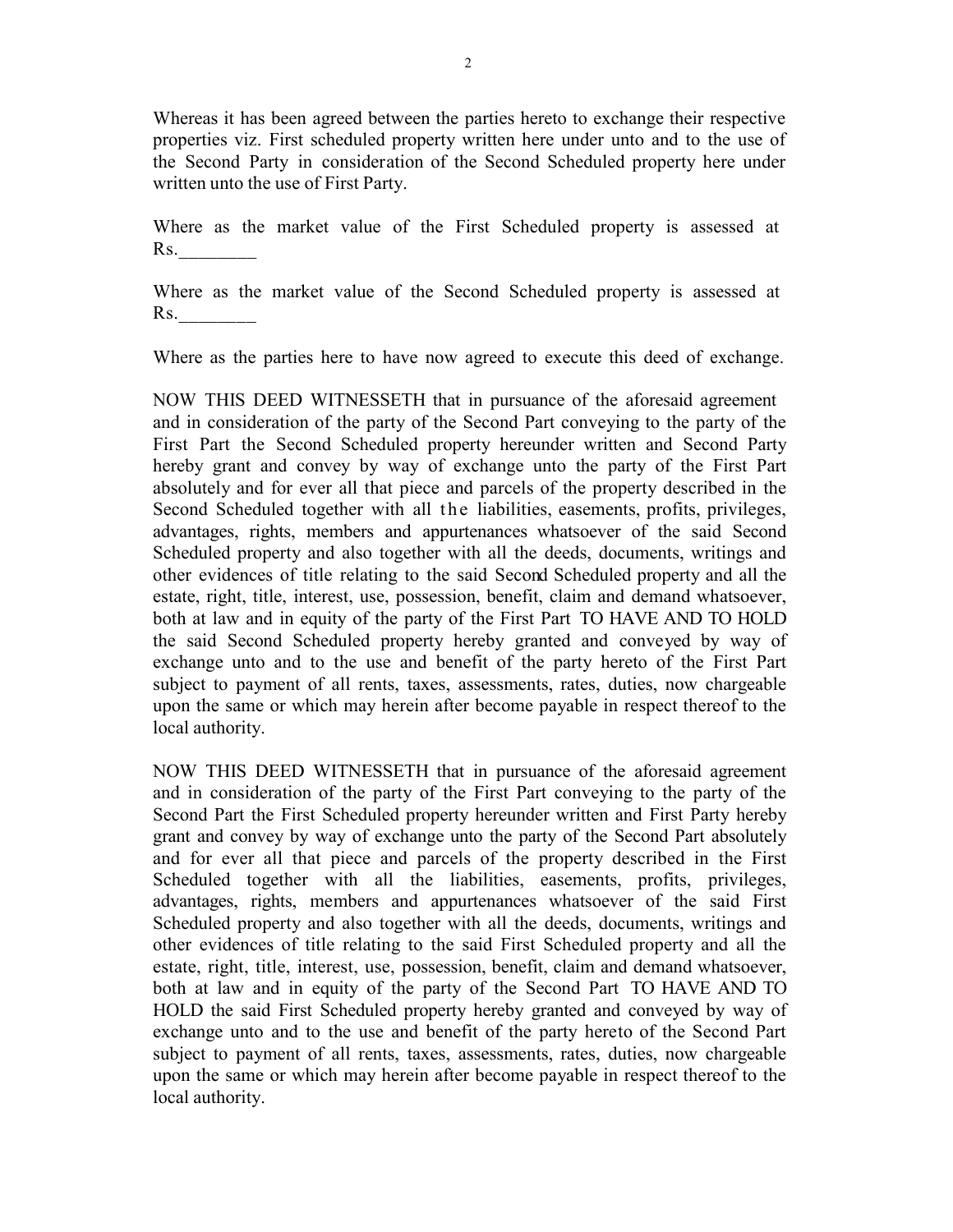Whereas each of the parties of the First and the Second Part mutually covenants with the other that;

- (i) He has now in himself, absolute right, full power and absolute authority to grant the scheduled property hereby granted or assured or intended to be by him unto and to the use of the other party in manner aforesaid.
- (ii) That the other party shall and may at all times hereafter peacefully and quietly enter upon have occupy, possess and enjoy the scheduled property conveyed to him and receive the profits thereof and for his own use and benefit without any suit, eviction, interruption, claim or demand whatsoever from or by him the covenanting party or his heirs, or any of them or any persons lawfully or equitably claiming or to claim by from under or in trust for them or any of them.
- (iii) The said scheduled property is free from all encumbrances, claim, and attachment of whatsoever in nature.
- (iv) He the covenanting party and all the persons having or lawfully claiming any estate or interest whatsoever in the scheduled property is conveyed by him shall and will from time to time and at all times herein after at the request and cost of the other of them do and execute or caused to be done and executed such further and other acts deeds, things, conveyances and assurances in the law whatsoever for the better and more perfectly assuring the said land and premises conveyed to him by the other and every part thereof unto and to the use of, the party to whom it is conveyed in the manner aforesaid as by him his heirs, executors, administrators and assigns shall be reasonably require.

#### **FIRST SCHEDULE**

#### **(Property belongs to First Party exchanged to the Second Party)**

All the piece and parcel of immovable property  $^7$  bearing No.

Measuring \_\_\_\_\_\_\_\_\_\_\_\_\_\_\_

Bounded by:-

|         |  | On the East<br>On the West<br>On the South<br>On the North | ٠ |        |  |  |  |
|---------|--|------------------------------------------------------------|---|--------|--|--|--|
| (Rupees |  | Market value of the property under this deed is Rs.        |   | only). |  |  |  |